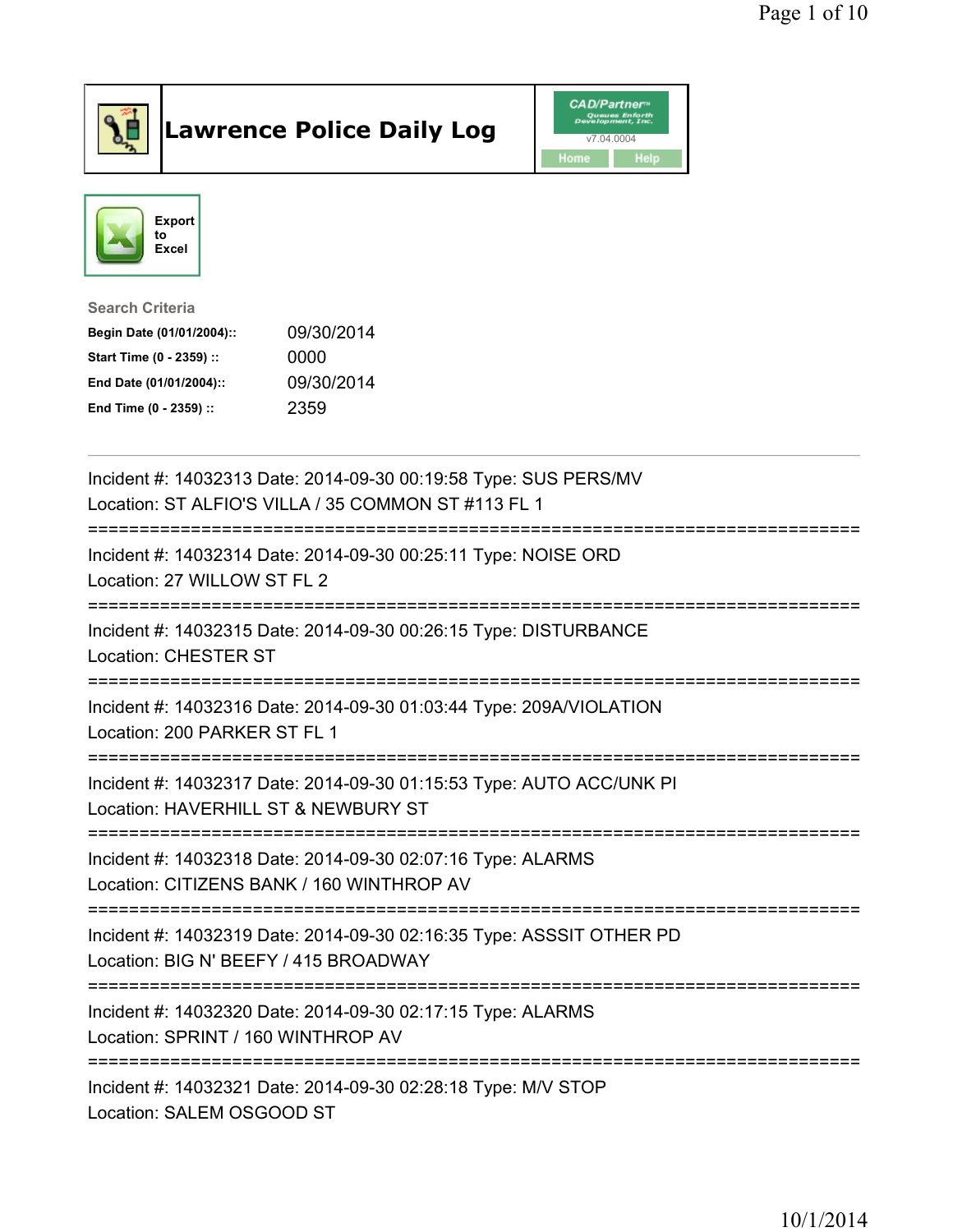| Incident #: 14032322 Date: 2014-09-30 02:58:34 Type: MAN DOWN<br>Location: HESS GAS / 615 BROADWAY<br>============================ |
|------------------------------------------------------------------------------------------------------------------------------------|
| Incident #: 14032323 Date: 2014-09-30 02:59:33 Type: M/V STOP<br>Location: CANAL ST & UNION ST                                     |
| Incident #: 14032324 Date: 2014-09-30 04:42:40 Type: M/V STOP<br>Location: ESSEX ST & JACKSON ST<br>==========================     |
| Incident #: 14032325 Date: 2014-09-30 04:52:08 Type: AUTO ACC/PI<br>Location: BROADWAY & CEDAR ST                                  |
| Incident #: 14032326 Date: 2014-09-30 06:49:49 Type: TOW/ABANDONED<br>Location: 50 FLORENCE AV                                     |
| Incident #: 14032327 Date: 2014-09-30 07:02:43 Type: PARK & WALK<br>Location: 205 BROADWAY<br>;==================================  |
| Incident #: 14032328 Date: 2014-09-30 07:22:12 Type: M/V STOP<br><b>Location: NEWBURY ST</b>                                       |
| Incident #: 14032329 Date: 2014-09-30 07:35:16 Type: M/V STOP<br>Location: ACTON ST & BROADWAY                                     |
| Incident #: 14032330 Date: 2014-09-30 07:56:44 Type: M/V STOP<br>Location: MERRIMACK ST & S BROADWAY                               |
| Incident #: 14032331 Date: 2014-09-30 08:07:42 Type: M/V STOP<br>Location: MERRIMACK ST & S BROADWAY                               |
| Incident #: 14032332 Date: 2014-09-30 08:12:44 Type: M/V STOP<br>Location: ANDOVER ST & S BROADWAY                                 |
| Incident #: 14032333 Date: 2014-09-30 08:14:56 Type: M/V STOP<br>Location: BERKELEY & AVON                                         |
| Incident #: 14032334 Date: 2014-09-30 08:18:10 Type: M/V STOP<br>Location: LAWRENCE HIGH SCHOOL / 70 N PARISH RD                   |
| ================<br>Incident #: 14032335 Date: 2014-09-30 08:19:54 Type: M/V STOP                                                  |

Location: 239 BROADWAY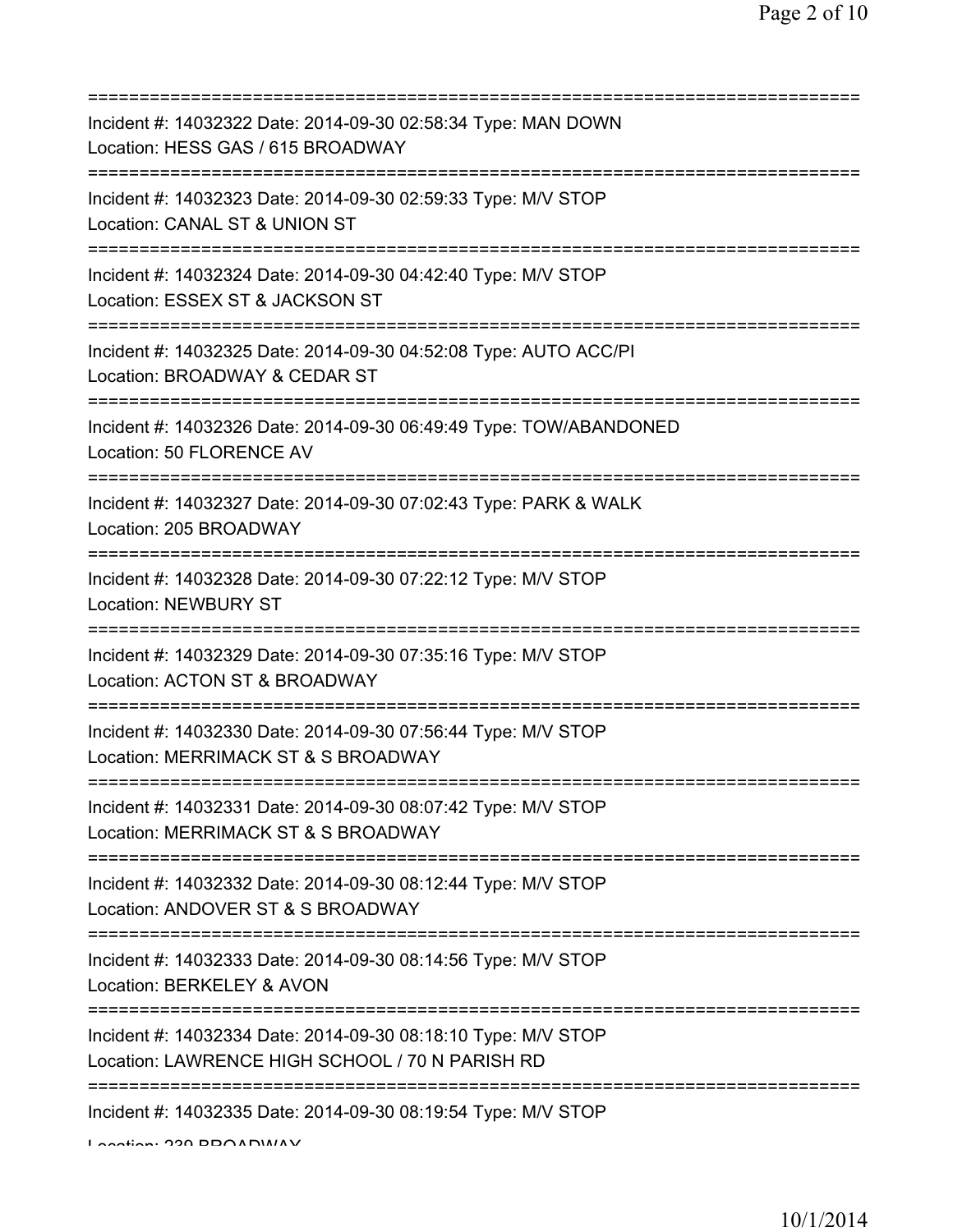| Incident #: 14032337 Date: 2014-09-30 08:20:57 Type: MAL DAMAGE<br>Location: 1 WOODLAND ST                                               |
|------------------------------------------------------------------------------------------------------------------------------------------|
| Incident #: 14032336 Date: 2014-09-30 08:21:18 Type: M/V STOP<br>Location: BROADWAY & HAVERHILL ST                                       |
| Incident #: 14032338 Date: 2014-09-30 08:27:54 Type: M/V STOP<br>Location: ANDOVER ST & BLANCHARD ST<br>================================ |
| Incident #: 14032339 Date: 2014-09-30 08:28:37 Type: M/V STOP<br>Location: E HAVERHILL ST & OAK ST                                       |
| Incident #: 14032340 Date: 2014-09-30 08:29:11 Type: M/V STOP<br><b>Location: ARLINGTON ST</b>                                           |
| Incident #: 14032342 Date: 2014-09-30 08:29:37 Type: LARCENY/PAST<br>Location: MERRIMACK COURTS / null                                   |
| Incident #: 14032341 Date: 2014-09-30 08:30:00 Type: M/V STOP<br>Location: 399YE5 HAVERHILL ST<br>====================================== |
| Incident #: 14032343 Date: 2014-09-30 08:31:36 Type: M/V STOP<br>Location: HAVERHILL ST & JACKSON ST                                     |
| Incident #: 14032344 Date: 2014-09-30 08:34:01 Type: M/V STOP<br>Location: ARLINGTON ST & TENNEY ST                                      |
| Incident #: 14032345 Date: 2014-09-30 08:38:46 Type: SUS PERS/MV<br>Location: 59 BROOK ST                                                |
| Incident #: 14032346 Date: 2014-09-30 08:59:20 Type: GENERAL SERV<br>Location: 334 HOWARD ST                                             |
| Incident #: 14032347 Date: 2014-09-30 09:19:24 Type: M/V STOP<br>Location: HAMPSHIRE ST & HAVERHILL ST                                   |
| ===========================<br>Incident #: 14032348 Date: 2014-09-30 09:23:59 Type: TOW OF M/V<br>Location: 120 TRENTON ST               |
| Incident #: 14032349 Date: 2014-09-30 09:29:50 Type: SUS PERS/MV                                                                         |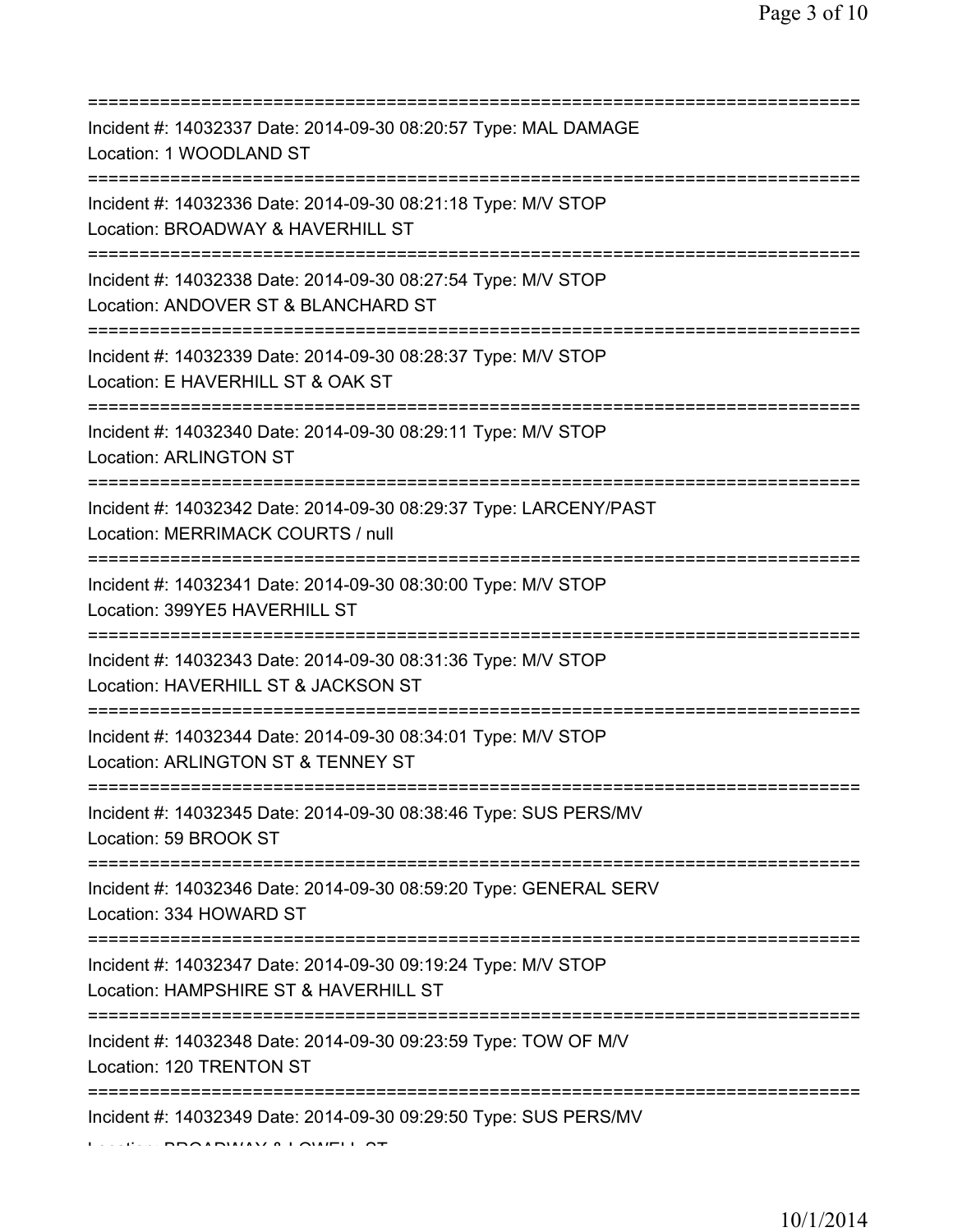=========================================================================== Incident #: 14032350 Date: 2014-09-30 09:34:11 Type: SUS PERS/MV Location: CVS PHARMACY / 266 BROADWAY =========================================================================== Incident #: 14032351 Date: 2014-09-30 09:36:54 Type: A&B PAST Location: 70 N PARISH RD =========================================================================== Incident #: 14032352 Date: 2014-09-30 09:51:01 Type: LARCENY/PAST Location: NORTHERN ESSEX COMMUNITY COLLE / 45 FRANKLIN ST =========================================================================== Incident #: 14032353 Date: 2014-09-30 10:05:57 Type: TRESPASSING Location: 50 BROADWAY =========================================================================== Incident #: 14032354 Date: 2014-09-30 10:08:35 Type: M/V STOP Location: MARKET ST & S UNION ST =========================================================================== Incident #: 14032355 Date: 2014-09-30 10:17:40 Type: SUS PERS/MV Location: BRADFORD ST & BROADWAY =========================================================================== Incident #: 14032356 Date: 2014-09-30 10:20:18 Type: M/V STOP Location: 55 MERRIMACK ST =========================================================================== Incident #: 14032357 Date: 2014-09-30 10:24:52 Type: KEEP PEACE Location: 326 LOWELL ST =========================================================================== Incident #: 14032358 Date: 2014-09-30 10:42:57 Type: MAL DAMAGE Location: WEATHERBEE SCHOOL / 75 NEWTON ST =========================================================================== Incident #: 14032359 Date: 2014-09-30 10:43:55 Type: STOL/MV/PAS Location: MCDONALDS / 50 BROADWAY =========================================================================== Incident #: 14032360 Date: 2014-09-30 10:51:54 Type: DISTURBANCE Location: 599 CANAL ST =========================================================================== Incident #: 14032361 Date: 2014-09-30 10:52:25 Type: TRESPASSING Location: 500 S UNION ST =========================================================================== Incident #: 14032362 Date: 2014-09-30 11:09:37 Type: M/V STOP Location: CHARDON ST & HAMPSHIRE ST =========================================================================== Incident #: 14032363 Date: 2014-09-30 11:15:38 Type: SUS PERS/MV

Location: ABBOTT ST & OSGOOD ST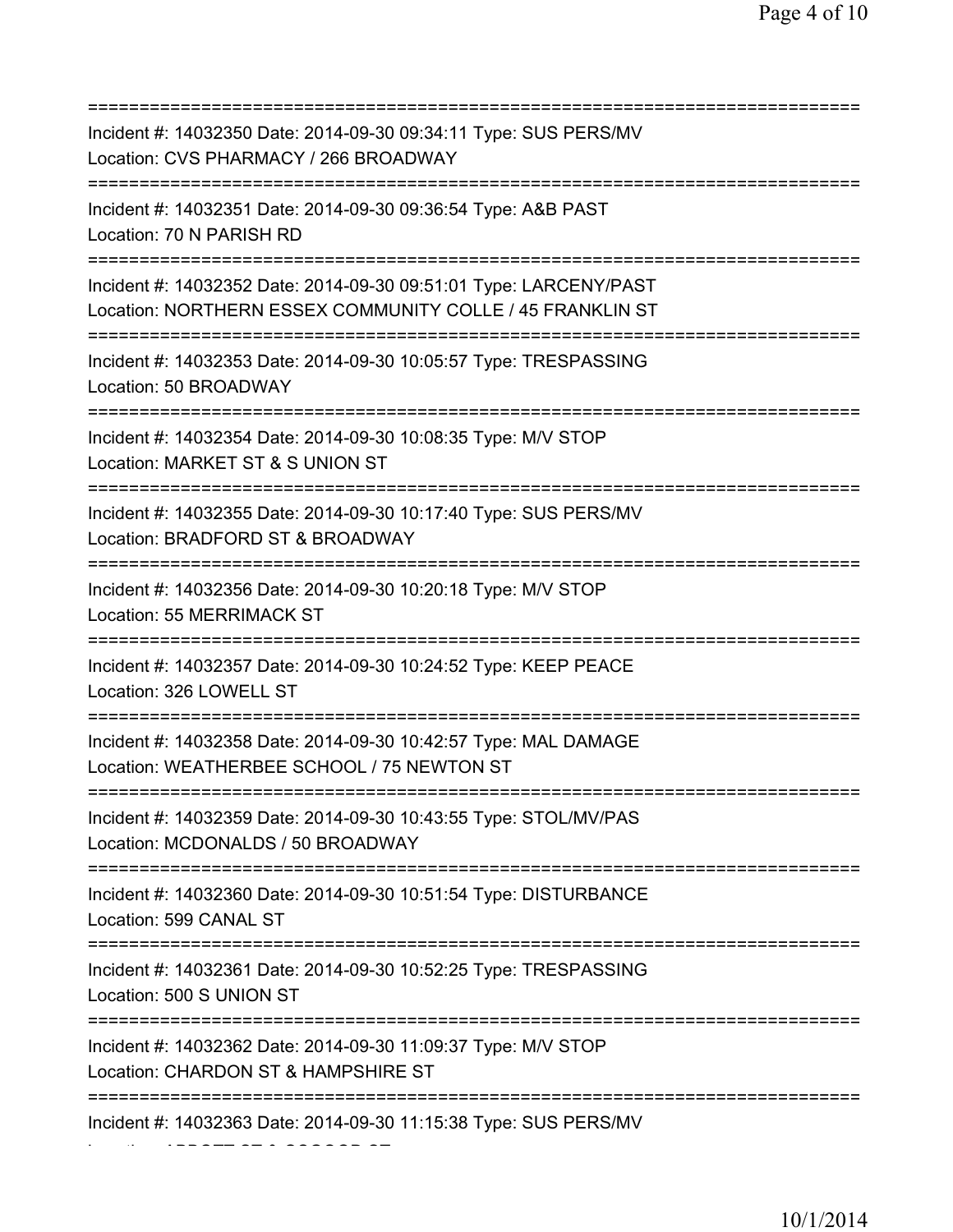| Incident #: 14032364 Date: 2014-09-30 11:20:57 Type: SUS PERS/MV<br>Location: 30 JACKSON ST                                                   |
|-----------------------------------------------------------------------------------------------------------------------------------------------|
| Incident #: 14032365 Date: 2014-09-30 11:35:16 Type: M/V STOP<br>Location: APPLETON ST & ESSEX ST                                             |
| Incident #: 14032366 Date: 2014-09-30 11:50:59 Type: STOL/MV/PAS<br>Location: 119 ALLSTON ST                                                  |
| Incident #: 14032367 Date: 2014-09-30 11:54:03 Type: SUS PERS/MV<br>Location: ANDOVER ST & PARKER ST<br>===================================== |
| Incident #: 14032368 Date: 2014-09-30 12:10:34 Type: TEST QED<br>Location: 21 E HAVERHILL ST #2<br>================================           |
| Incident #: 14032370 Date: 2014-09-30 12:11:00 Type: 209A/VIOLATION<br>Location: 284 BROADWAY                                                 |
| Incident #: 14032369 Date: 2014-09-30 12:11:35 Type: TEST QED<br>Location: 21 E HAVERHILL ST                                                  |
| Incident #: 14032371 Date: 2014-09-30 12:24:18 Type: SUS PERS/MV<br>Location: 50 BROADWAY<br>================================                 |
| Incident #: 14032373 Date: 2014-09-30 12:31:54 Type: SUS PERS/MV<br>Location: CYPRESS AV & PEARL ST                                           |
| Incident #: 14032372 Date: 2014-09-30 12:32:09 Type: EXTRA SURVEIL<br>Location: AMES ST & YALE ST                                             |
| Incident #: 14032374 Date: 2014-09-30 12:35:47 Type: M/V STOP<br>Location: 11 LAWRENCE ST                                                     |
| Incident #: 14032375 Date: 2014-09-30 12:53:56 Type: DRUG OVERDOSE<br>Location: 274 E HAVERHILL ST<br>=====================================   |
| Incident #: 14032376 Date: 2014-09-30 12:59:14 Type: INVESTIGATION<br>Location: 80 BODWELL ST                                                 |
| Incident #: 14032377 Date: 2014-09-30 13:01:20 Type: 209A/VIOLATION                                                                           |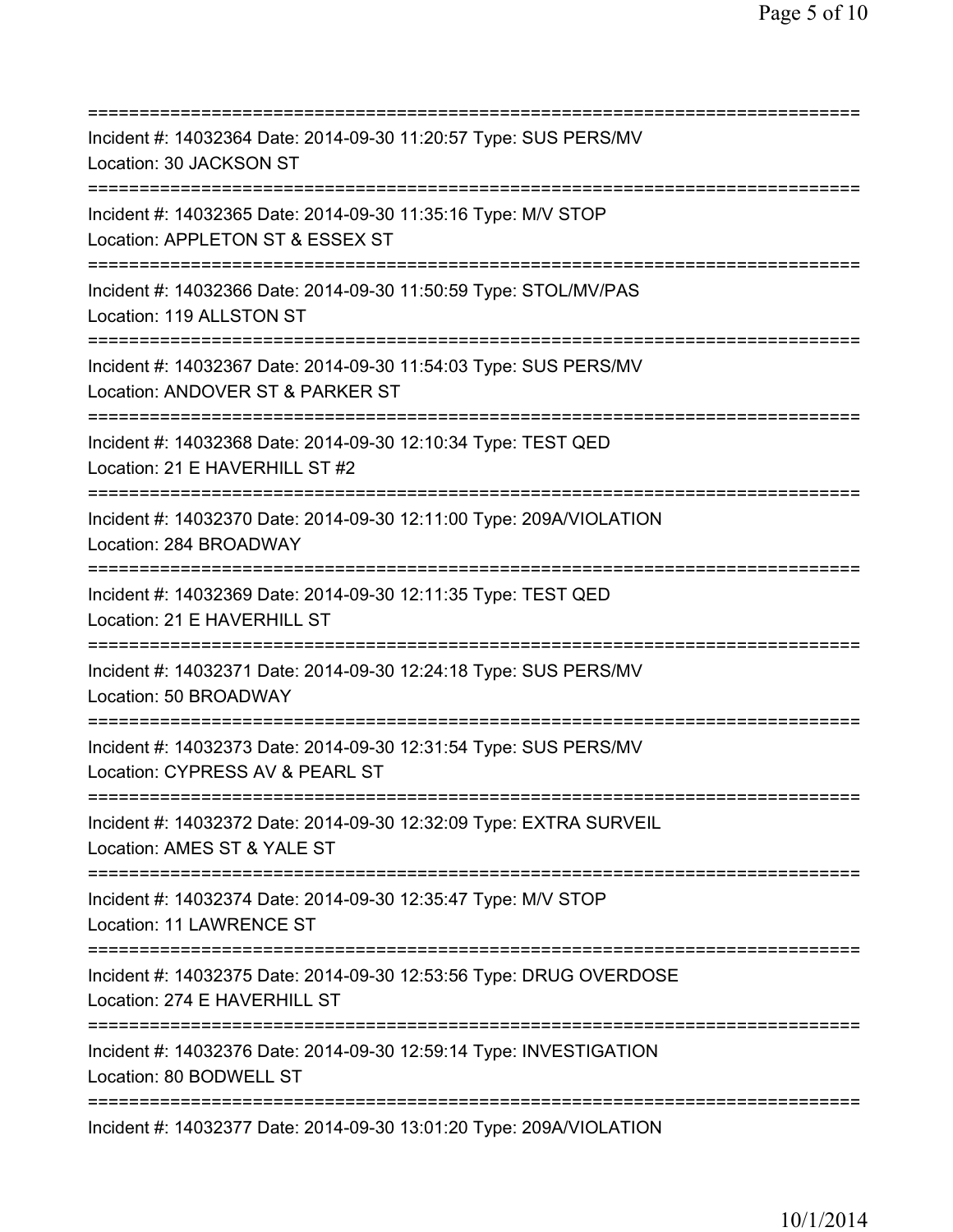=========================================================================== Incident #: 14032378 Date: 2014-09-30 13:03:47 Type: DRUG VIO Location: LEGACY PARK / 112 MARSTON ST =========================================================================== Incident #: 14032379 Date: 2014-09-30 13:07:20 Type: 209A/VIOLATION Location: 24 ORCHARD ST =========================================================================== Incident #: 14032380 Date: 2014-09-30 13:25:36 Type: TEST QED Location: 18 ORCHARD ST =========================================================================== Incident #: 14032381 Date: 2014-09-30 13:27:52 Type: LOUD NOISE Location: 160 FRANKLIN ST =========================================================================== Incident #: 14032382 Date: 2014-09-30 13:51:19 Type: M/V STOP Location: ESSEX ST & FRANKLIN ST =========================================================================== Incident #: 14032383 Date: 2014-09-30 13:54:19 Type: M/V STOP Location: AMES ST & LOWELL ST =========================================================================== Incident #: 14032384 Date: 2014-09-30 13:56:49 Type: MEDIC SUPPORT Location: AMESBURY ST & COMMON ST =========================================================================== Incident #: 14032385 Date: 2014-09-30 13:57:42 Type: UNWANTEDGUEST Location: 169 HAVERHILL ST FL 1STFL =========================================================================== Incident #: 14032386 Date: 2014-09-30 14:27:45 Type: SUICIDE ATTEMPT Location: LAWRENCE HIGH SCHOOL / 70 N PARISH RD =========================================================================== Incident #: 14032387 Date: 2014-09-30 15:12:43 Type: SUICIDE ATTEMPT Location: 177 SALEM ST FL 1 =========================================================================== Incident #: 14032388 Date: 2014-09-30 15:12:47 Type: ROBBERY UNARM Location: HAMPSHIRE ST & MARION AVE =========================================================================== Incident #: 14032389 Date: 2014-09-30 15:21:28 Type: ALARM/HOLD Location: LAWRENCE F.F. FEDERAL C.U. / 14 AMESBURY ST =========================================================================== Incident #: 14032390 Date: 2014-09-30 15:52:44 Type: MV/BLOCKING Location: 380 HAVERHILL ST =========================================================================== Incident #: 14032391 Date: 2014-09-30 15:59:57 Type: SUS PERS/MV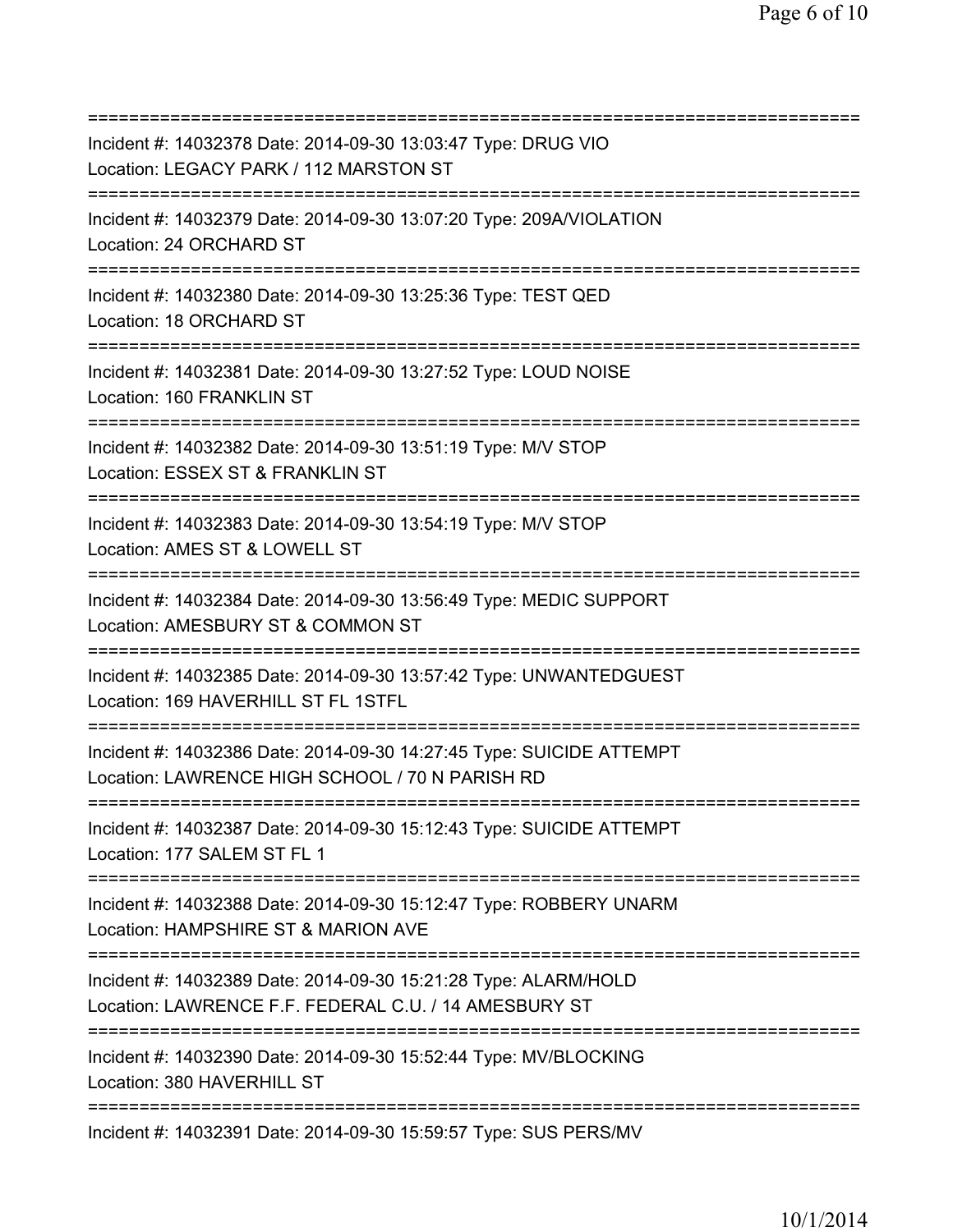| Location: 50 CYPRESS AV                                                                                                        |
|--------------------------------------------------------------------------------------------------------------------------------|
| Incident #: 14032392 Date: 2014-09-30 16:06:05 Type: WARRANT SERVE<br>Location: 65 UNION ST                                    |
| Incident #: 14032393 Date: 2014-09-30 16:06:34 Type: WARRANT SERVE<br>Location: 108 WALNUT ST FL 3RDFL                         |
| Incident #: 14032394 Date: 2014-09-30 16:10:27 Type: HARASSMENT<br>Location: GUILMETTE SCHOOL / 80 BODWELL ST                  |
| Incident #: 14032395 Date: 2014-09-30 16:27:17 Type: 209A/SERVE<br>Location: 18 ORCHARD ST                                     |
| Incident #: 14032396 Date: 2014-09-30 16:37:10 Type: AUTO ACC/NO PI<br>Location: NEWTON ST & ROWE ST                           |
| Incident #: 14032397 Date: 2014-09-30 16:39:10 Type: CK WELL BEING<br>Location: MARY INM NURSING/RESTORATIVE / 172 LAWRENCE ST |
| Incident #: 14032398 Date: 2014-09-30 16:45:31 Type: WARRANT SERVE<br>Location: 24 BENNINGTON ST                               |
| Incident #: 14032399 Date: 2014-09-30 16:58:38 Type: E911 HANGUP<br>Location: PARTHUM SCHOOL / 255 E HAVERHILL ST              |
| Incident #: 14032400 Date: 2014-09-30 17:36:43 Type: M/V STOP<br>Location: CENTRAL BRIDGE / 0 MERRIMACK ST                     |
| Incident #: 14032401 Date: 2014-09-30 17:42:09 Type: M/V STOP<br>Location: HAMPSHIRE ST & LOWELL ST                            |
| Incident #: 14032402 Date: 2014-09-30 17:46:51 Type: AUTO ACC/NO PI<br>Location: 540 HAMPSHIRE ST                              |
| Incident #: 14032403 Date: 2014-09-30 17:47:22 Type: EXTRA SURVEIL<br>Location: AMES ST & YALE ST                              |
| Incident #: 14032404 Date: 2014-09-30 17:49:24 Type: MAN DOWN<br>Location: 47 MELVIN ST #BLDG 9                                |
| Incident #: 4409940E Data: 9044 00.90.47.EE.47 Tune: MAN/ CTOD                                                                 |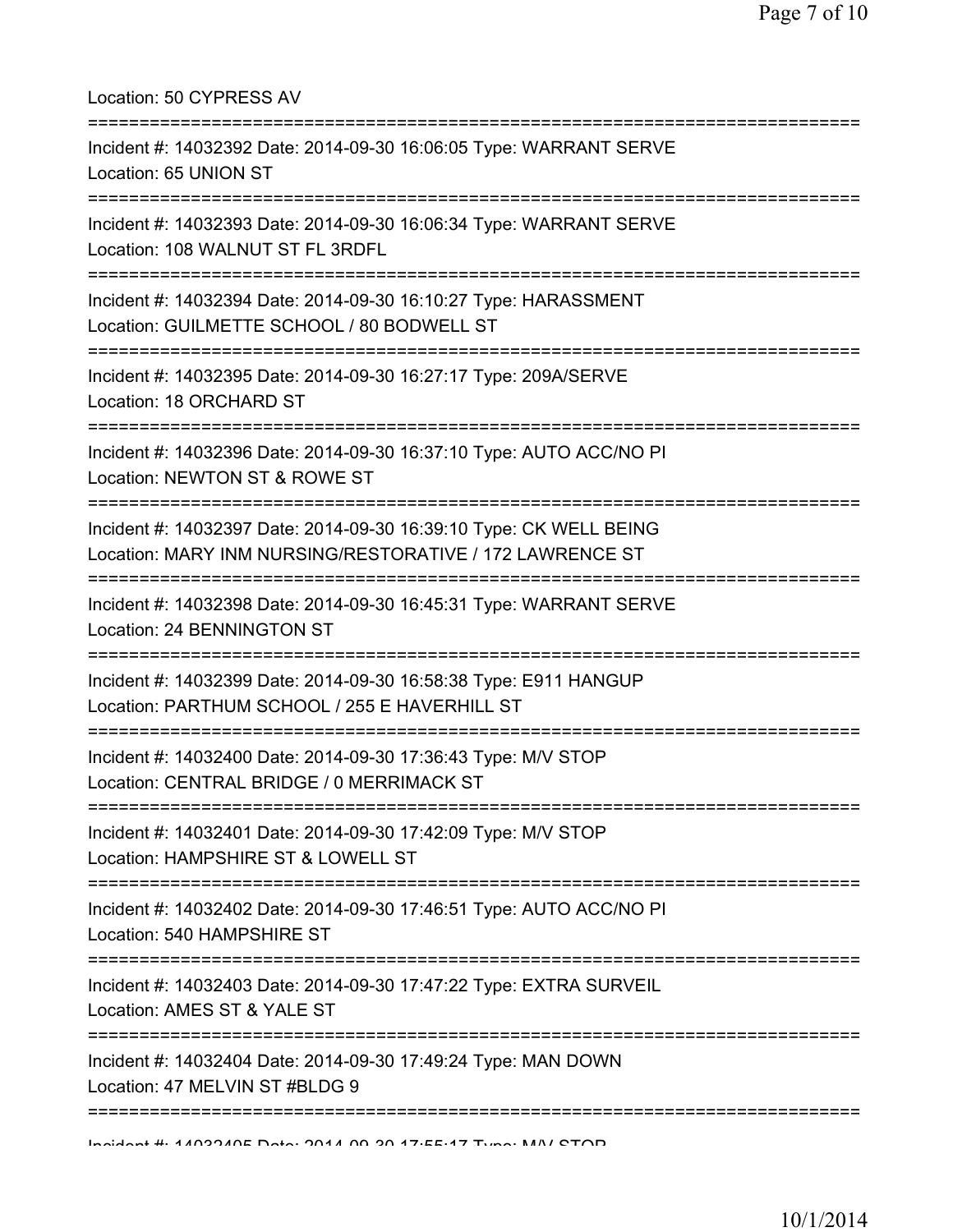| Location: BOXFORD ST & WINTHROP AV                                                                     |
|--------------------------------------------------------------------------------------------------------|
| Incident #: 14032406 Date: 2014-09-30 18:01:18 Type: AUTO ACC/PED<br>Location: MARSHALLS / WINTHROP AV |
| Incident #: 14032407 Date: 2014-09-30 18:03:19 Type: B&E/PAST<br>Location: 88 PHILLIPS ST              |
| Incident #: 14032408 Date: 2014-09-30 18:28:13 Type: RECOV/STOL/MV<br>Location: 15 CORNISH ST          |
| Incident #: 14032409 Date: 2014-09-30 18:30:47 Type: MAL DAMAGE<br>Location: 525 S BROADWAY            |
| Incident #: 14032410 Date: 2014-09-30 18:40:03 Type: 209A/SERVE<br>Location: 21 E HAVERHILL ST         |
| Incident #: 14032412 Date: 2014-09-30 18:46:08 Type: ASSSIT OTHER PD<br>Location: 295 JACKSON ST #1    |
| Incident #: 14032411 Date: 2014-09-30 18:46:11 Type: DOMESTIC/PROG<br>Location: 78 DORCHESTER ST       |
| Incident #: 14032413 Date: 2014-09-30 19:01:39 Type: M/V STOP<br>Location: MARKET ST & PARKER ST       |
| Incident #: 14032414 Date: 2014-09-30 19:06:12 Type: CK WELL BEING<br>Location: 133 S BROADWAY #404    |
| Incident #: 14032415 Date: 2014-09-30 19:11:25 Type: 911 HANG UP<br>Location: 2 MUSEUM SQ #102         |
| Incident #: 14032416 Date: 2014-09-30 19:15:51 Type: SPECIAL CHECK<br>Location: HILLSIDE AV & YALE ST  |
| Incident #: 14032417 Date: 2014-09-30 19:29:33 Type: M/V STOP<br>Location: HAVERHILL ST & WHITE ST     |
| Incident #: 14032418 Date: 2014-09-30 19:30:47 Type: M/V STOP<br>Location: METHUEN ST & MILL ST        |
|                                                                                                        |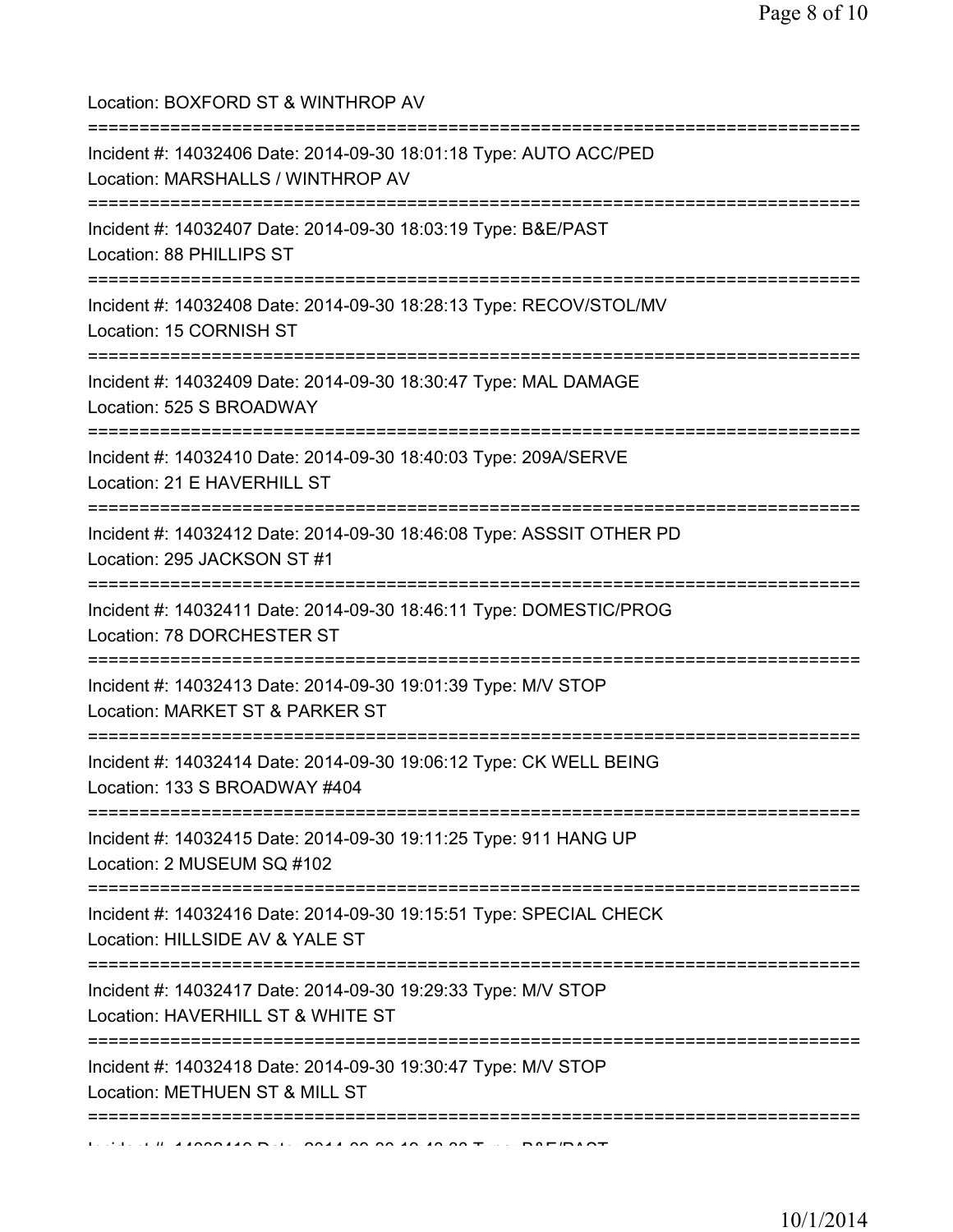| Location: 362 ESSEX ST #306 FL 2<br>======================================                                                             |
|----------------------------------------------------------------------------------------------------------------------------------------|
| Incident #: 14032420 Date: 2014-09-30 19:50:33 Type: MAL DAMAGE<br>Location: 143 WILLOW ST FL 1<br>=================================== |
| Incident #: 14032421 Date: 2014-09-30 20:08:21 Type: MV/BLOCKING<br>Location: PLEASANT TER                                             |
| Incident #: 14032422 Date: 2014-09-30 20:10:52 Type: M/V STOP<br>Location: LEBANON ST & WHITE ST<br>===========                        |
| Incident #: 14032423 Date: 2014-09-30 20:20:50 Type: DK (DRUNK)<br>Location: 105 BROADWAY                                              |
| Incident #: 14032424 Date: 2014-09-30 20:27:24 Type: ANIMAL COMPL<br>Location: 106 NEWTON ST                                           |
| Incident #: 14032425 Date: 2014-09-30 20:35:12 Type: EXTRA SURVEIL<br>Location: AMES ST & YALE ST                                      |
| Incident #: 14032426 Date: 2014-09-30 21:14:08 Type: 209A/VIOLATION<br>Location: 284 BROADWAY #1 FL REAR                               |
| Incident #: 14032427 Date: 2014-09-30 21:16:44 Type: UNWANTEDGUEST<br>Location: BALI'S RESTURANT / 59 ESSEX ST                         |
| Incident #: 14032428 Date: 2014-09-30 21:45:16 Type: NOISE ORD<br>Location: 130 OXFORD ST                                              |
| Incident #: 14032429 Date: 2014-09-30 22:05:38 Type: TRESPASSING<br>Location: 88 PHILLIPS ST                                           |
| -=================================<br>Incident #: 14032430 Date: 2014-09-30 22:12:00 Type: NOISE ORD<br>Location: 49 WILLOW ST FL 2    |
| Incident #: 14032431 Date: 2014-09-30 22:15:12 Type: LARCENY/PAST<br>Location: 58 E DALTON ST                                          |
| Incident #: 14032432 Date: 2014-09-30 22:39:26 Type: EXTRA SURVEIL<br>Location: HALLENAN AV & YALE TER                                 |
|                                                                                                                                        |